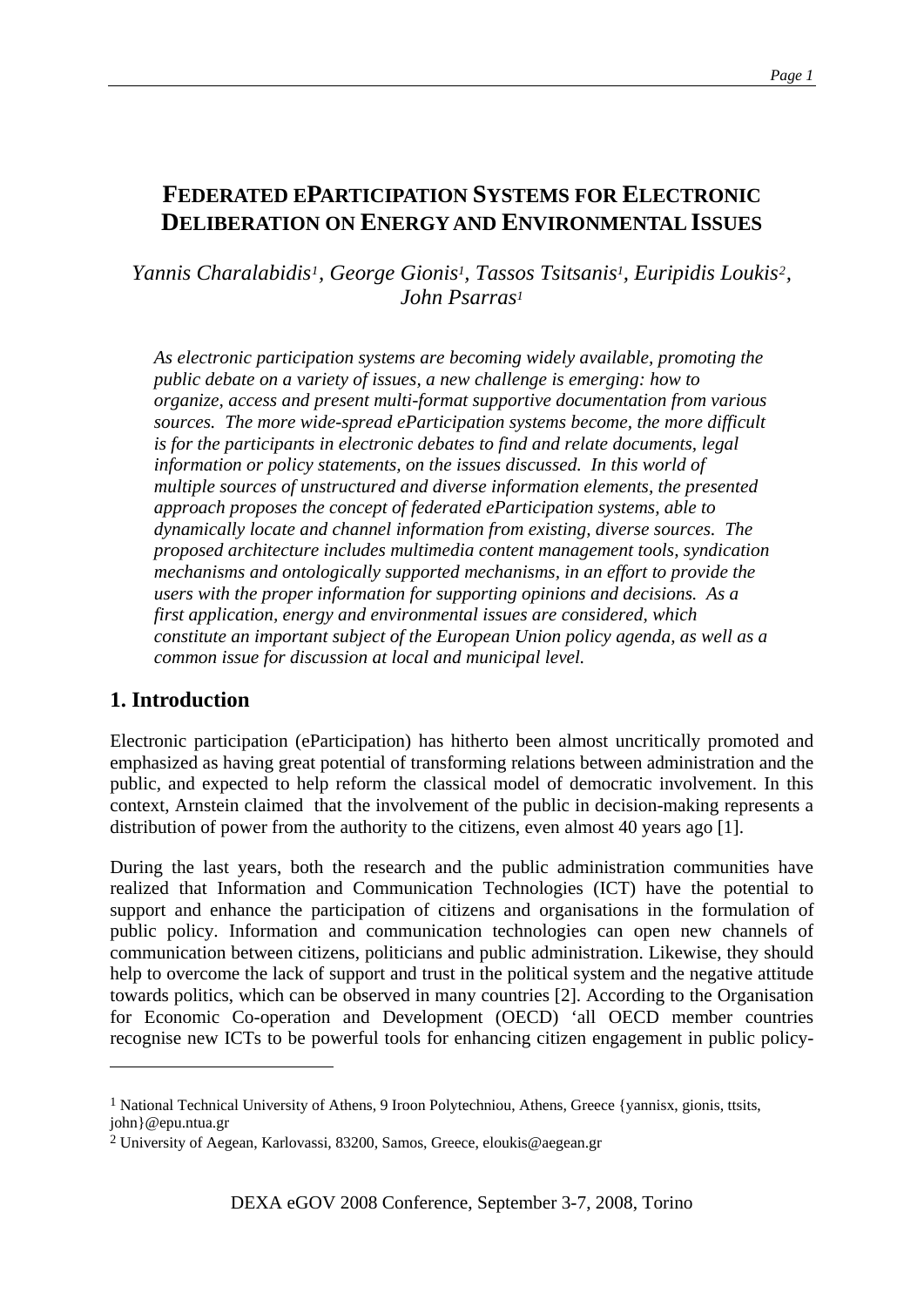making' since 'the unprecedented degree of interactivity offered by new ICTs has the potential to expand the scope, breadth and depth of government consultation with citizens and other key stakeholders during policy-making' [3]. The European Union's (EU) i2010 eGovernment Action Plan stresses that 'ICT has great potential to involve large numbers of citizens in public debate and decision making, from municipal to European level', and it defines the full exploitation of the capabilities offered by ICT for 'strengthening participation and democratic decision making' as one of its basic priorities [4]. Various types of ICT tools and applications are reported in the literature as having potential to support and enhance citizens' engagement in all the stages of public policy-making [2,3, 4-8].

Although existing literature recognizes and emphasizes the high potential of ICT for supporting and enhancing public participation in policy-making, difficulties have started to appear already: Due to the multiplicity of the proposed solutions but also due to the everexpanding volume of information online [9,10], the needed supportive information on key policy issues may be diverse in format, unstructured, difficult to retrieve, or just hard to interrelate with the deliberation subjects. This way, users are usually deprived of an important capability of eParticipation systems – that is to be exposed to various sources of opinion support, ranging from legal documents, policy declarations to multimedia information (such as webcasts, videos or images) and IT systems outputs.

Within this context, the main research question is to provide a mechanism for effectively annotating and channelling existing information sources relevant to a deliberation subject – thus allowing the electronic participants to utilise supportive material in the best possible way. Furthermore, citizen and businesses participation will have to be empowered by effective mechanisms for presenting on-line content and adding identified extra resources to the online debate.

In the present paper, a new architecture for eParticipation systems is proposed, which includes multimedia content management tools, syndication mechanisms and ontologically supported query mechanisms, in an effort to provide the users with properly structured information for supporting opinions and decisions. As a first application, energy and environmental issues are considered, which constitute an important subject of the European Union policy agenda. The overall approach is applied and tested in real operational conditions within the eParticipation project "FEED: Federated e-Participation Systems for Cross-Societal Deliberation on Environmental and Energy Issues", co-funded by the European Commission under the FP7 eParticipation Initiative.

The paper is structured as follows: Section 2 describes the current status in European Union. Section 3 describes the overall objectives, methodology and technical architecture of the approach. Section 4 provides the usage scenarios and application within the Energy and Environment context, while section 5 summarizes the findings to date.

### **2. Current State of Practice**

### **2.1 Future eParticipation Systems**

As stated in recent e-Government related publications, instead of dialogical deliberation, political communication has tended to be monological, professionally produced and released for public consumption as a marketing exercise. For most citizens, political debate has come

DEXA eGOV 2008 Conference, September 3-7, 2008, Torino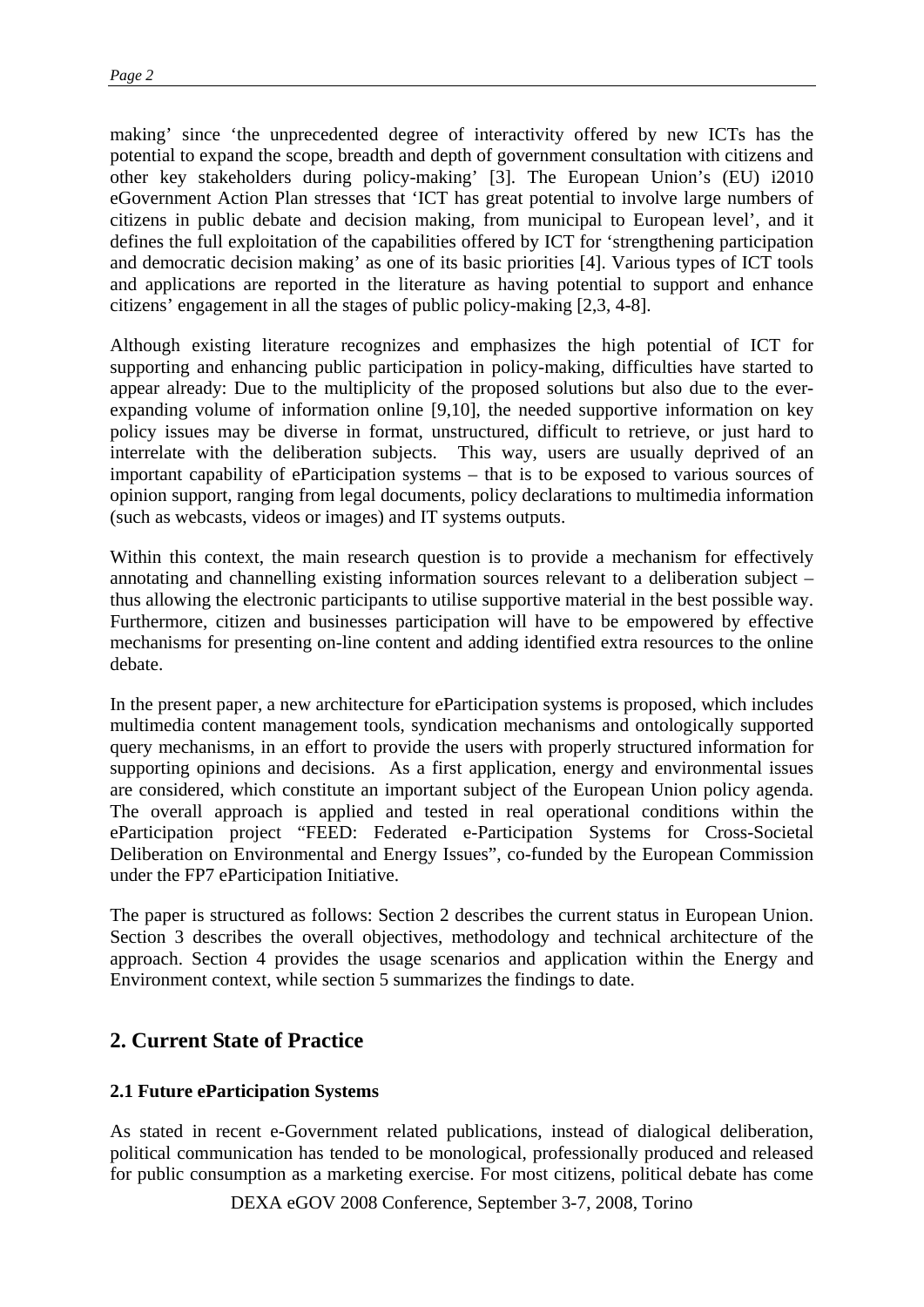to be perceived as something to watch – or to switch off [7]. Recent reports from UN and EU [11, 12] show that citizen engagement with eParticipation systems is not going much beyond using online versions of public services, in terms of real engagement in political dialogue with decision-makers.

Engaging citizens in policy-making is a sound investment and a core element of good governance, since it allows governments to tap wider sources of information, find new perspectives and potential solutions, and improve the quality of the decisions reached. However, for interactive, collaborative decision-making between citizens and politicians, two key elements are required:

- Citizens must be prepared to become knowledgeable about current issues and to express opinions (particularly on new initiatives) in order to bring clarity to the decision-making processes of elected representatives.
- The state must be prepared to provide timely, comprehensive information, as well as channels of communication through which citizens can express their opinions and engage in debate.

To achieve this, semantically-rich, workflow-aware and participation-oriented systems are needed, going beyond the currently available content management technologies of Parliaments' or Municipalities' web sites. Such systems must focus on including the multiple sources of information for preparing, supporting and maintaining eParticipation.

Based on the above analysis, it is evident that there is a necessity to provide more sophisticated solutions in order to improve the deliberation process in various levels, by enhancing the public participation especially in the preparatory stages of legislation (formation and debate). The establishment of new web based platforms that promote the use of ICT tools and applications with advanced functionalities (such as information modelling capabilities, argument visualisation, enhanced searching, content federation, etc) will eventually lead to better electronic participation. Moreover, the provision of adequate supportive information in various forms, appears to be critical for providing citizens with a "feel of power" that will push them to participate, thus leading to a significant reduction of the democratic deficits.

In the following sections we present such a system capable of meeting a number of technological and participatory objectives, in particular:

- *Participants.* In "traditional" public participation the term "participant" mainly referred to citizens or organizations whose opinion or input was asked. Next generation eParticipation systems adopt a more inclusive approach, aiming to incorporate all stakeholders in democratic participatory decision-making procedure. Therefore a "participant" is any potential user that utilizes the system functionalities for its purposes. The system should provide different actors to facilitate the different participants. In many cases though these system actors should not only correspond to human participants but also other "system" participants whose role supplements or supports those of human actors.
- *ICT Capabilities (content federation).*According to its statutory nature and role in the engagement, each category of participants has different aspirations from the system and requires different capabilities. The system should provide them with these capabilities but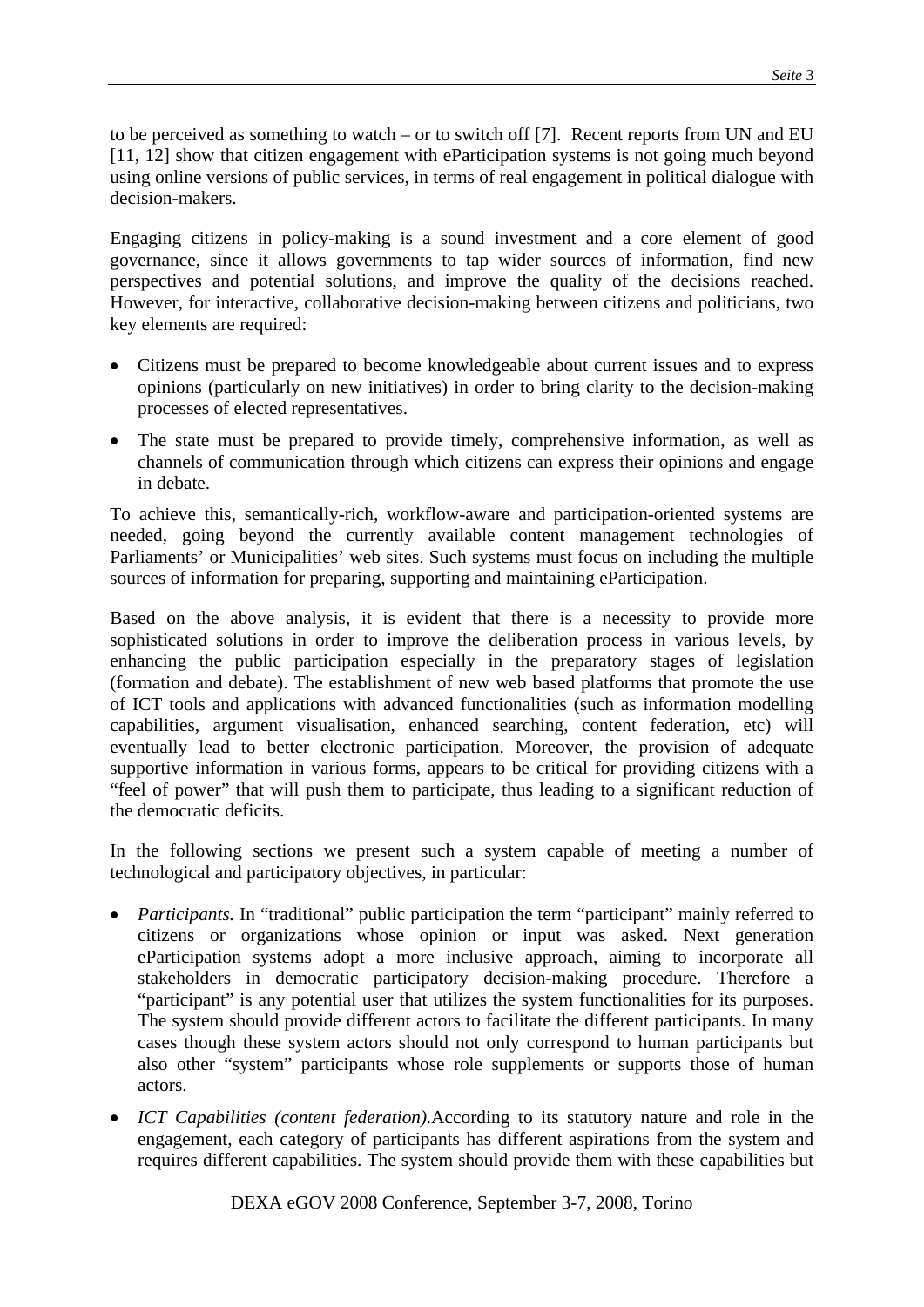to do so in a way that does not exclude or obstruct other actors from fulfilling their objectives and allows for the biggest re-usability of the participants' input. For example a system should not only facilitate the citizens' need to express their opinions, as simple forums do, but should allow also administration officials to manage these input in the form of opinions or arguments expressed in the scope of a discussion. This way citizens' input, regardless of its volume, can be easily processes and re-used systematically to draw conclusions that can assist in policy making. In this case also the system capabilities should be regulated also against the adopted deliberation model.

• *Deliberation Model.* A deliberation model defines the stages of a public participation procedure as well as the engaged participants and their roles in each stage in order to reach a result or conclusion that can contribute to policy making. This social dimension must be present in next generation eParticipation systems whose purpose is not only to provide loosely coupled functionalities in a stateless manner but instead to provide an inclusive environment for all the engaged participants in a public deliberation process. Therefore it is essential that they operate on the basis of a deliberation model, either static or dynamically defined, that constitutes the instantiation of the public participation process they facilitate within the system scope.

#### **2.2 The Energy and Environment debate agenda in Europe**

As far as it concerns the debate subject that this paper targets, the world today is facing an energy and environmental challenge. This challenge, acute for Europe and shared by all Member States, concerns how to secure clean energy for Europe against a backdrop of climate change, escalating global energy demand and future supply uncertainties. If a Member State fails to meet this challenge, other Member States are eventually affected. Problems that arise outside European Union, can have an impact on the whole of the EU something that is the cornerstone for the establishment of a strong Energy Policy for Europe (EPE). The main environmental and energy issues that the new European energy policy has to deal with, taking the opinion of citizens, businesses and NGO's, extend to the following axes [13]:

- Establishing sustainability across Europe and worldwide, by reducing the greenhouse gas emissions [14].
- Securing the supply of energy by creating new energy corridors and overtaking possible economic and political risks.
- Using renewable energy sources for energy production under the disengagement from fossil fuels [15].
- Limiting the carbon dioxide (CO2) emissions by using uranium under "the highest standards of safety, security and non-proliferation, for energy production" (safe nuclear energy), [16].

It is obvious the public opinion and perception on the above issues is of paramount importance, as most of them require public agreement for the selection and application of the best option, in a "portfolio management", "cost-benefit" scenario. The European Union shall explore ways to increase access to information, and citizen participation at Regional, National and Local-Municipal levels.

Finally, other important environmental and energy issues also exist at local and municipal level, on issues like environmental planning and land usage for various activities, waste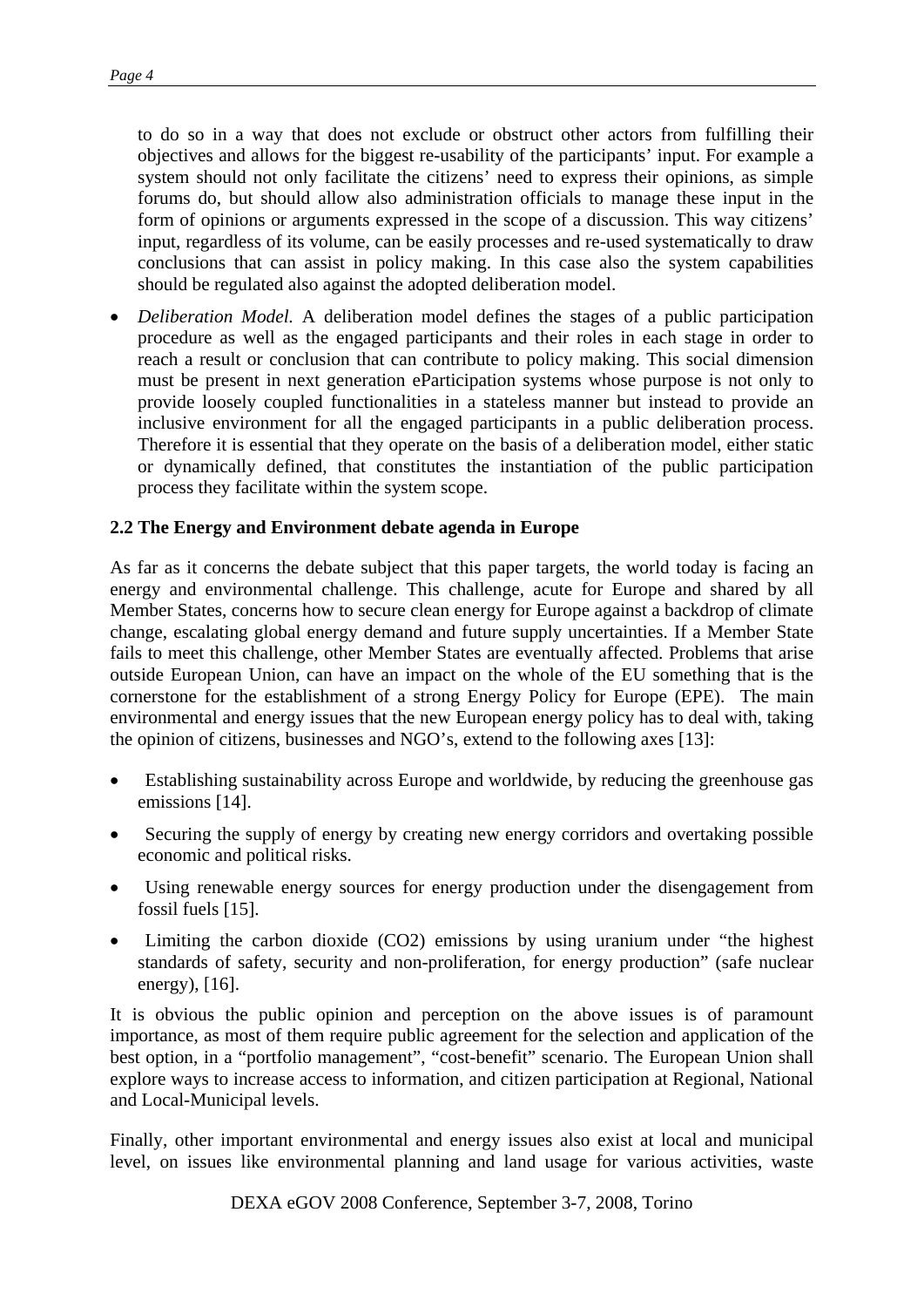management at local and municipal level, or environmental permissions for specific economic activities – including energy generation or consumption.

## **3. Objectives and Methodology of the Approach**

The main objective of the proposed approach and the FEED project is to apply a new concept in e-Participation by allowing users to have seamless access to existing federated content that matches their needs for information on the several aspects of a debated issue, as well as to informative material about the specificities of the deliberation procedure in the scope of which an issue is considered. This way the level of knowledge for eParticipation users is enhanced both around the essence of issue at hand, as well as of the procedural aspects of the deliberation process it is engaged, thus their participatory ability to contribute to the procedure through opinions that can create an impact is significantly augmented. Through FEED, federated content is contextually annotated according to the debated issue and process specifics allowing the platform users to perceive it as a coherent body of information to be used in the various stages of a deliberation procedure. As illustrated in Figure 1, this is achieved through an architecture capable of:

• Integrating already developed tools, such as structured forums, data and multimedia content management systems, argument visualisation systems and storage facilities in a unified system (see [17 -21] for existing eParticipation and Argumentation Tools).



*Figure 1: Architecture of an eParticipation System with Federation Capabilities* 

• Contextually annotating provided information and explanatory material, to enhance the comprehensibility and participation capabilities of the public. To this end, ontologies and metadata schemas are developed for the semantic annotation of information elements according to the Energy and Environment domain, so that all involved parties can easily locate the necessary information with the use of internet-based retrieval tools.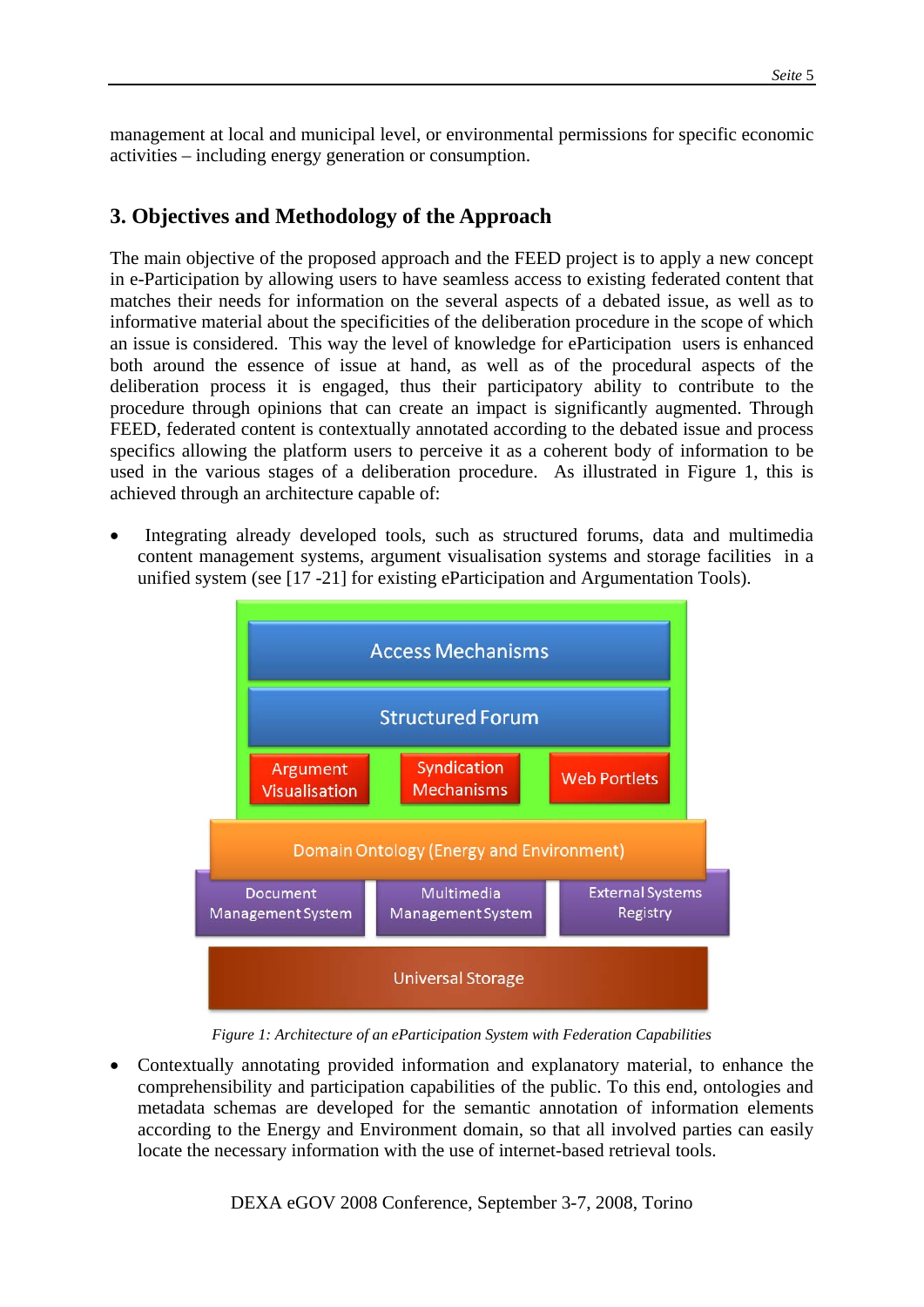• Providing advanced syndication mechanisms, for dynamically locating and integrating existing content through the Internet, on the debated issue.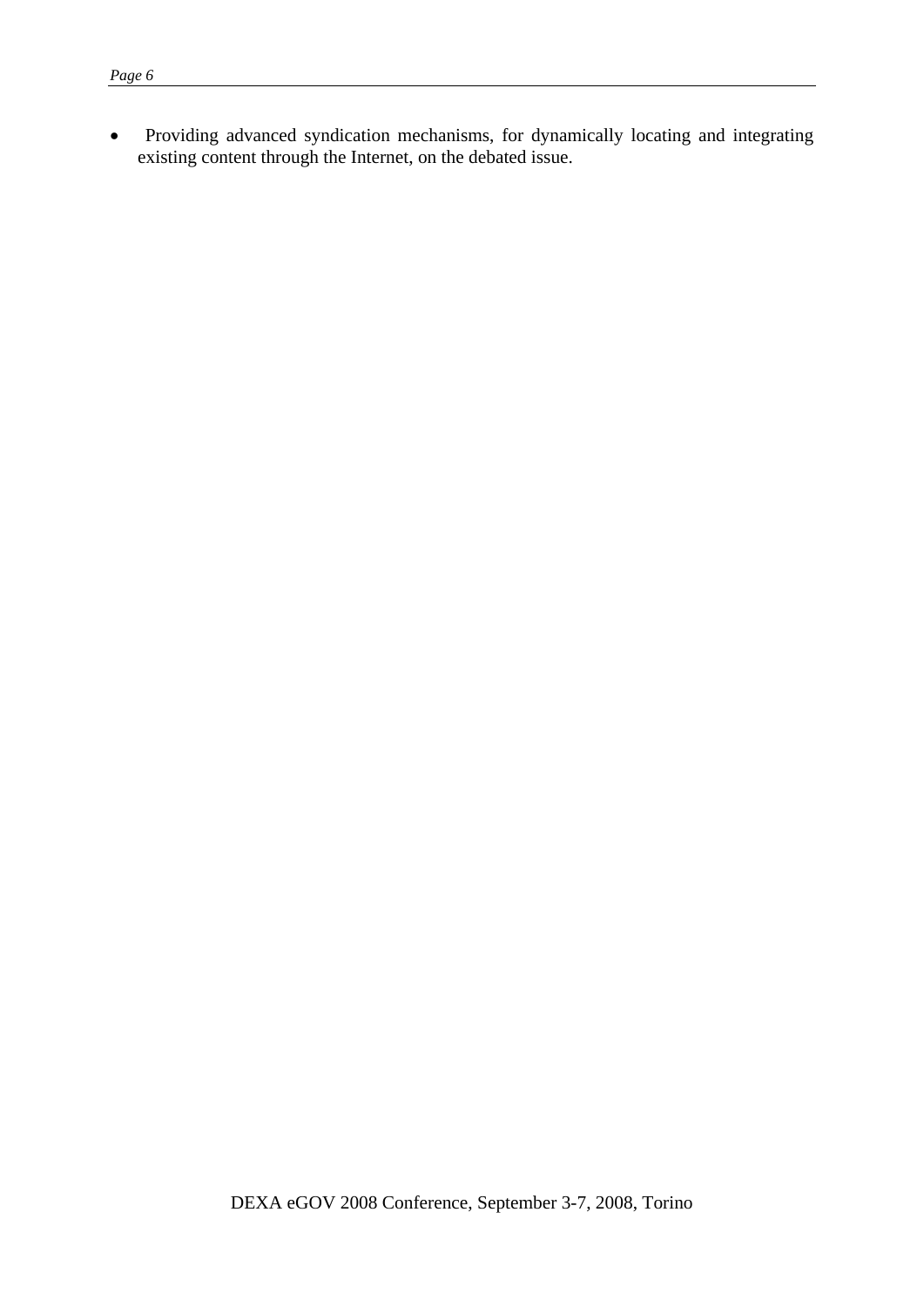## **4. Use of the Federated eParticipation Systems**

The operation of such an enhanced eParticipation system should not pose extra requirements to administrators, moderators of the process, or final users. Envisaging the use of the system at a municipality, on an issue concerning Fossil Fuels Usage, the steps for initiating and using such a system are as following, as also depicted in Figure 2:



*Figure 2: Architecture of an eParticipation System with Federation Capabilities* 

- The moderator is setting a new issue for the debate, storing all the necessary material in the system information base and relating information elements with points of the debate. The moderator has the ability to define specific stages or actors in the debate, according to the deliberation model that is described in the domain specific ontology, relate content to them and assign access privileges to different categories of participants (Step 1).
- Then, the moderator is declaring additional sources of information, through linking and querying information systems through the system External Systems Registry. This way, generic sources of information (such as Internet Search Engines or Multimedia Content Provision Web Sites) or specialised sources (such as Research Databases, EUR-LEX or Parliament Sites) can be linked to provide dynamically updated material (Step 2).
- The eParticipants are then allowed, according their role in the system and the stage of the deliberation procedure, to enter the eParticipation system, express their opinions but also provide additional supportive information through linking to external systems or attaching documents, multimedia content or internet links (Steps 3,4 and 5)
- DEXA eGOV 2008 Conference, September 3-7, 2008, Torino • During the electronic discussion, the Moderators can continuously modify the Domain Ontology, provide more terms and explanations, visualise the argumentation and manage the annotated material according to the users input. The system can incorporate "social" dimensions, allowing users to grade the provided content as to its relevance, usefulness or quality, creating this way rankings about the provided information that allow the system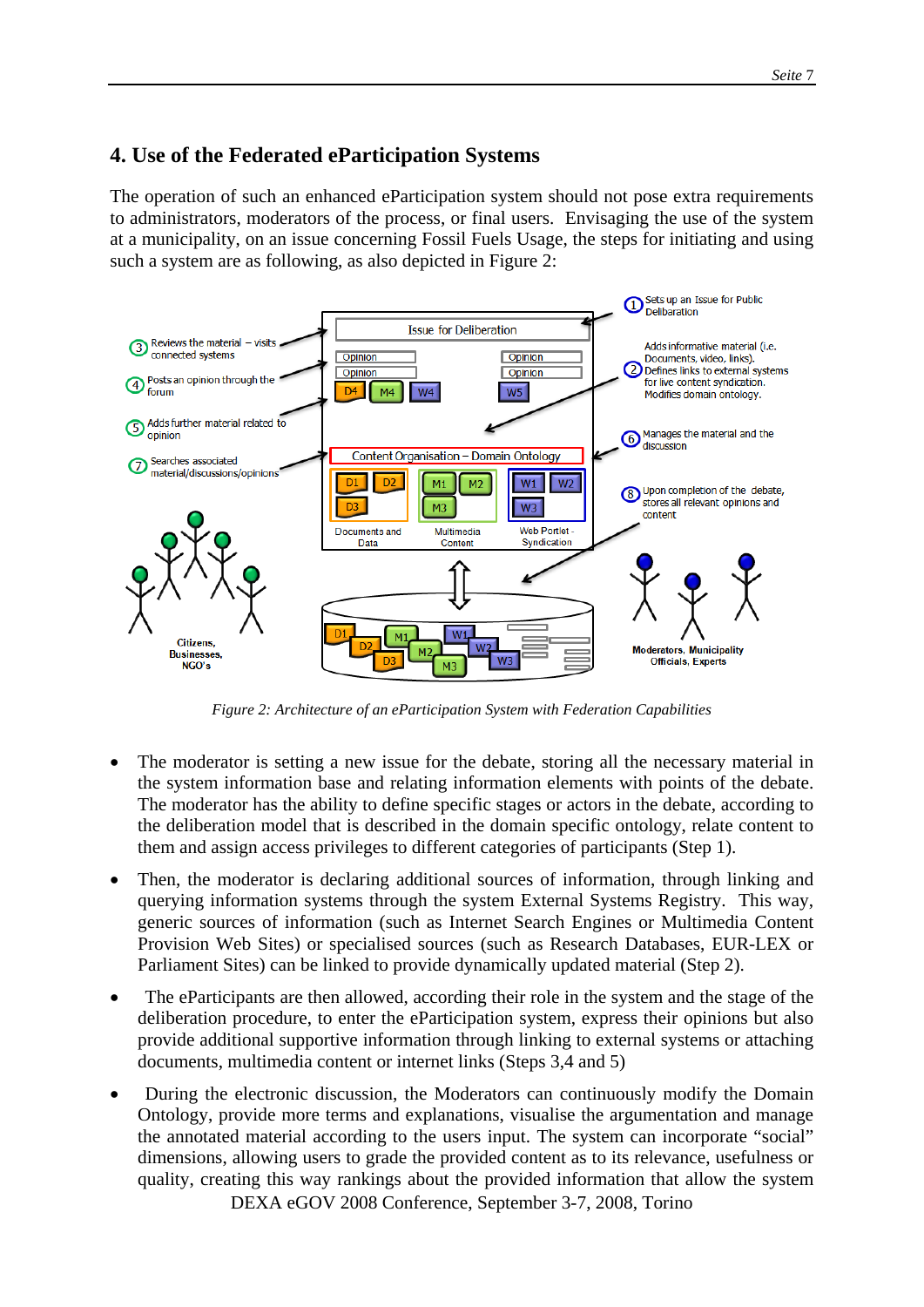administrator to remove any irrelevant or poor-quality material. This way participants are not overwhelmed by the provided information and have the ability to locate easily the most relevant material for the debated issue (Step 6)

• Finally, towards completion of the debate, the users may jump to other relevant deliberation processes and, upon completion, the Moderator or the Administrator may store the whole debate in a retrievable way (Steps 7 and 8).

In this scope an adopting organisation can choose among different integration approaches, specifically:

- 1. Full Integration-Dynamic Ontology Support. In this approach there is seamless integration with the existing infrastructures of the organisation or with other existing content repositories residing on the web as well as full support for ontologies that specify dynamically (that is not hardcoded) main platform features.
- 2. Partial Integration-Hardcoded Ontology Support. In this approach there is a partial integration with the existing infrastructures of the organisation and other existing content repositories through a simple web service interface for posting questions as well as support for ontologies but not through components that have dynamic features.
- 3. No Integration-No Ontology Support. In this totally lightweight approach there is no integration with any external system, and also no ontologies are implemented in the system except only from rudimentary content interrelation functionality that is purely user driven.

### **5. Concluding Discussion**

This paper investigated the potential of eParticipation systems that will be able to utilise existing information sources from a vast variety of internet systems and electronically available documentation or multimedia content. In an effort to make deliberation support more efficient, such systems have to integrate existing tools but also provide a practical solution for interrelating debate issues, opinions and annotated content. To be applied within the FEED FP7 project, the proposed approach integrates existing forum and argumentation support systems with content management and storage tools providing the missing building blocks in the form of Syndication Mechanisms and Domain Ontologies, targeting the Energy and Environment domains. User groups up to now include municipalities from Czech Republic, Greece, the Netherlands and United Kingdom, targeting important issues for the local communities. The main advantages of the approach are shown to be:

- The ability to provide extensive supporting material for a debate, without having to manage or store it locally.
- The exploitation of the content syndication in such a way that new issues may dynamically appear from the interconnected information sources on a selected issue.
- The ability to handle data, multimedia content and visual argumentation within the same environment.
- The central part of the Domain Ontology, that provides for common understanding on the issues to be discussed.

Further work will be directed towards tackling limitations with interconnecting to noninteroperable internet information sources, the creation of metadata schemes for semi-

DEXA eGOV 2008 Conference, September 3-7, 2008, Torino